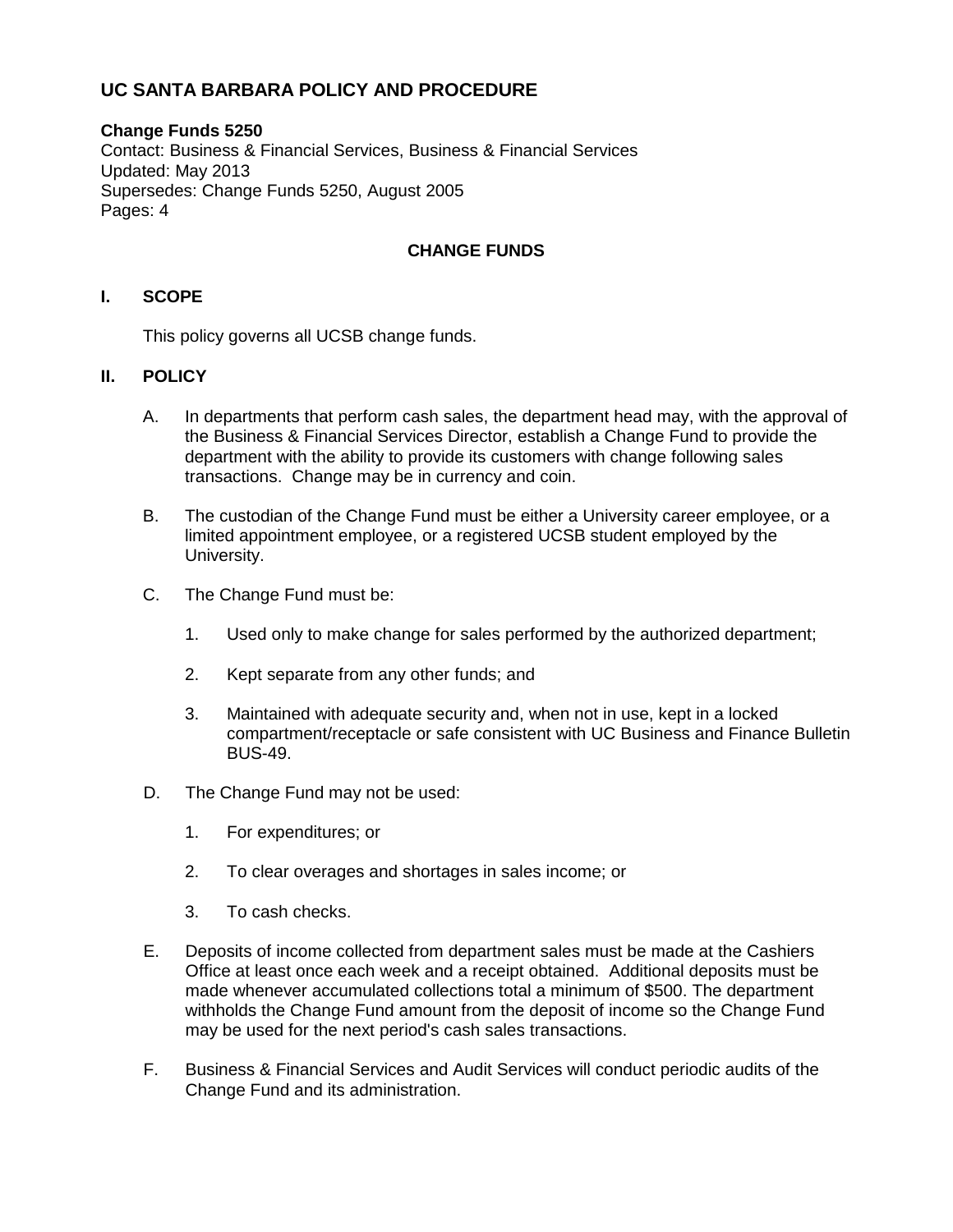#### **III. RESPONSIBILITIES**

- A. The Business & Financial Services Director approves the establishment of, and increases and decreases to Change Funds.
- B. The department head determines the need for the fund; assigns Change Fund responsibilities to an employee; and authorizes transfers of custodianship within the department. The department head must notify Business & Financial Services if a Change Fund is transferred from one employee to another.
- C. The Custodian, the employee to whom the Change Fund is entrusted, is personally accountable for the fund.
- D. The department must notify the UCSB Police immediately in the event of a theft.

## **IV. PROCEDURES**

- A. Obtaining a Change Fund
	- 1. To obtain a Change Fund the department completes a Change Fund Application (Appendix A). The Application must include: the need for the Change Fund, the amount required, the proposed custodian's name, and the facilities available for securing these funds. The department also completes a Miscellaneous Form-5 Payment Request (Appendix B), made payable to the custodian. Once signed by the department head, the department sends the Miscellaneous Form-5 Payment Request and the Change Fund Application to Business & Financial Services.
	- 2. If the Business & Financial Services Director approves the application, the Form 5 is signed and forwarded for processing.
	- 3. Business & Financial Services processes the Form-5 and writes the check.
	- 4. Business & Financial Services contacts the named custodian of the fund to pick up the check at the Business & Financial Services Office. At that time, the custodian signs a form acknowledging receipt and responsibility for the fund. The custodian also receives a copy of this policy. The custodian cashes the check at the Cashiers Office and secures the Change Fund in a locked receptacle or safe that is consistent with UC Business and Finance Bulletin BUS-49.
- B. Increasing/Decreasing the Fund
	- 1. If a department wishes to increase the amount of its Change Fund, the department sends to Business & Financial Services a request and justification along with a prepared Miscellaneous Form-5 Payment Request. If approved, Business & Financial Services will contact the custodian to pick up and sign for the check at the Business & Financial Services Office.
	- 2. If a department wishes to decrease the amount of its Change Fund, the department sends to Business & Financial Services a request and explanation for decreasing the fund. The department custodian then turns in the excess amount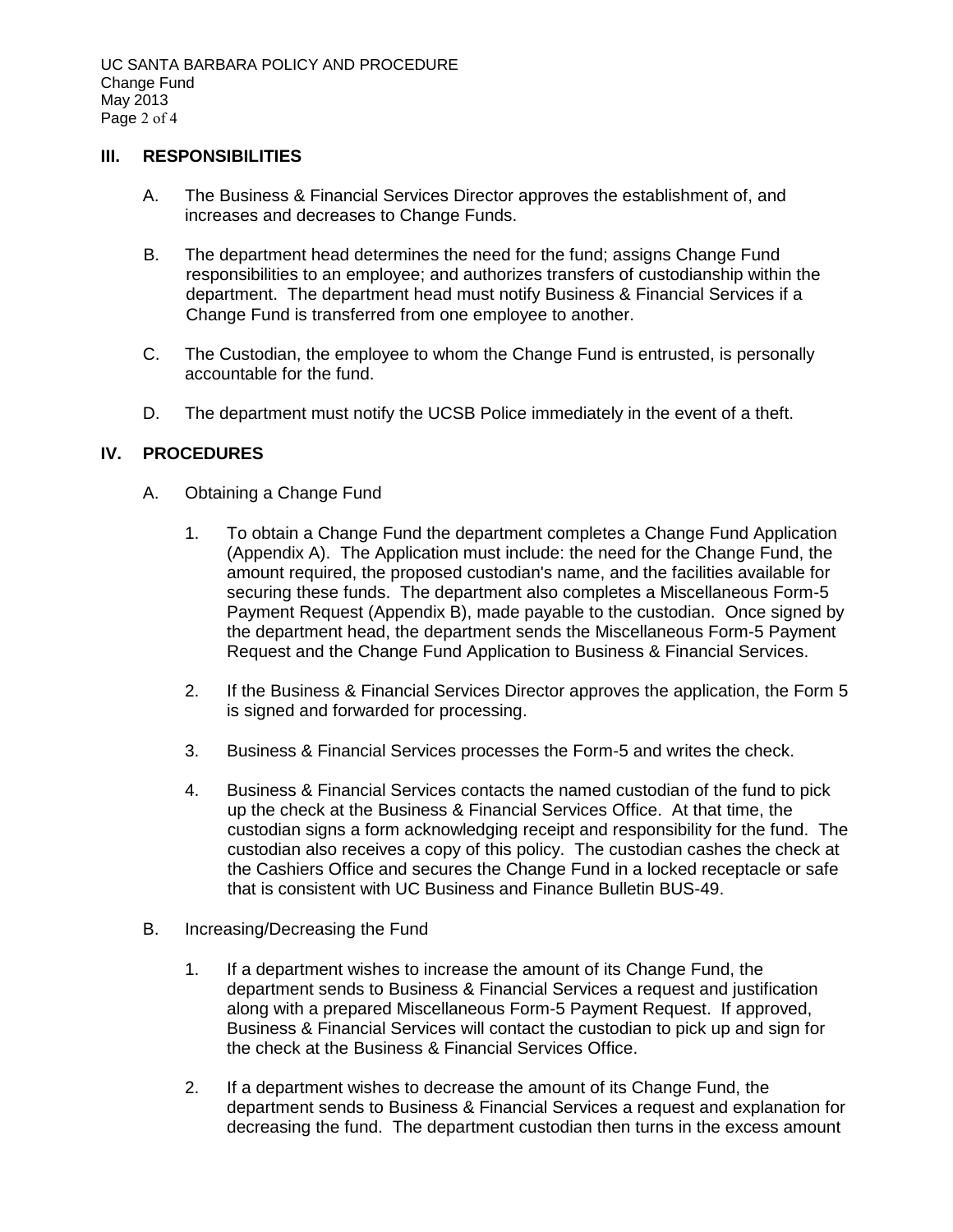to the Cashiers Office, following the procedures under Section IVD "Returning the Change Fund," steps 2 through 4.

- C. Changing Custodians
	- 1. To transfer the custody of a Change Fund from a designated custodian to another employee, the department completes a Change of Custodian Form (Appendix C) and sends it to Business & Financial Services. The form documents 1) the department head's approval of the change of custodian, 2) the new custodian is aware of his or her specific responsibilities related to the custody of the fund, and 3) the total cash equals the specified amount of the fund.
	- 2. Prior to a custodian leaving a position, or leaving the University, a new custodian should be designated by processing the Change of Custodian Form.
	- 3 If the custodian will be on leave for more than three days, a *temporary* change of custodianship occurs. The department head documents the temporary transfer of custody on a Change of Custodian Form and retains the form in the department.
- D. Returning the Change Fund
	- 1. If the department head decides that a Change Fund is no longer needed, the custodian is responsible for notifying Business & Financial Services and returning the fund to the Cashiers Office.
	- 2. Prepare a Deposit and Recording Advice (DARA) form recording the following information:
		- a) Loc: 8
		- b) Account: 110205
		- c) Class code: 1373
	- 3. Deposit funds at the Cashiers Office with the Deposit and Recording Advice (DARA) form and obtain the cash receipt from the cashier.
	- 4. Send the original (top copy) of the DARA and the original cash receipt to Business & Financial Services.
- E. Reporting the Theft of a Change Fund
	- 1. The department must notify the Campus Police immediately.
	- 2. The department is to keep the area secure, being careful not to disturb any potential evidence.
- F. Replenishing a Change Fund after a Theft